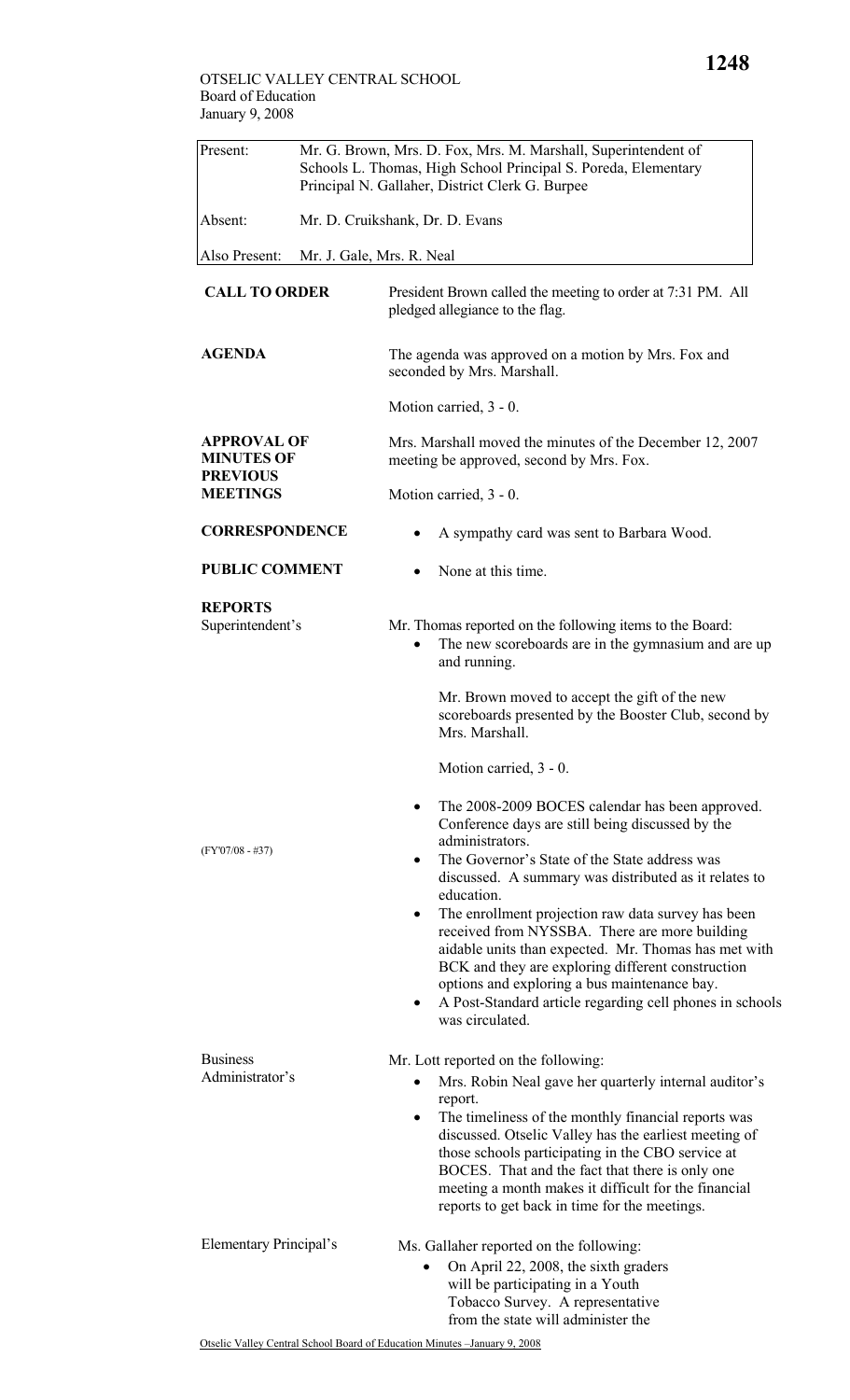survey. The District will receive \$1,000.00 for participa in the survey

The recent newsletter highlights many wonderful events at the elementary school in the month of December.

High School Principal's

Mr. Poreda reported on the following:

- An update of the guidance counselor search. The committee interviewed four exceptional candidates and one is being brought forth for approval at this meeting.
- There was a canine search on December 18, 2007. There were no hits for drugs or alcohol.
- The Spanish Club is planning a trip to New York City to a museum, play and a Spanish restaurant.
- The Winterfest ran very smoothly this year with the Student Council taking an active role in running it.
- The clocks at the junior senior high school are fixed.
- Pictures and articles from The Evening Sun were circulated.
- Board Member's There is an Educational Forum on January 10, 2008 at BOCES.
	- The Legislative Breakfast is January 26, 2008 at the Silo in Greene.
	- Lobby Day is March 4, 2008 in Albany.
	- Mr. Brown inquired about a monthly calendar of events that was previously included in the packets.
	- Mrs. Marshall expressed her disappointment that the Board meeting was scheduled the same time as other school events. This is the second month in a row this has happened.

Tabled until next meeting.

 This meeting constitutes the second reading of sections 1000 and 2000 of the Otselic Valley Central School policy Manual.

This meeting constitutes the first reading of sections 3000 and 4000 of the Otselic Valley Central School policy Manual.

 Motion by Mrs. Marshall , upon the recommendation of the Superintendent of Schools, to approve the following personnel recommendations:

| <b>Shannon Gracey</b> | Resignation as a<br>school counselor                                                                                                                | <b>Effective January</b><br>11, 2008                           |
|-----------------------|-----------------------------------------------------------------------------------------------------------------------------------------------------|----------------------------------------------------------------|
| <b>Timothy Moon</b>   | Appointment as a<br>substitute bus<br>driver pending<br>successful<br>completion of<br>further testing<br>requirements                              |                                                                |
| Lori Fisher           | Conditional three<br>year probationary<br>appointment<br>pending<br>clearance from<br>the State<br>Education<br>Department as a<br>school counselor | <b>Effective January</b><br>9, 2008 through<br>January 8, 2011 |

## **Financial Reports**  (FY'07/08 - #38)

## **OLD BUSINESS**

Policy Manual – Second Reading – Section 1000 and Section 2000

Policy Manual - First Reading Section 3000 and Section 4000

## **NEW BUSINESS**

Personnel Recommendations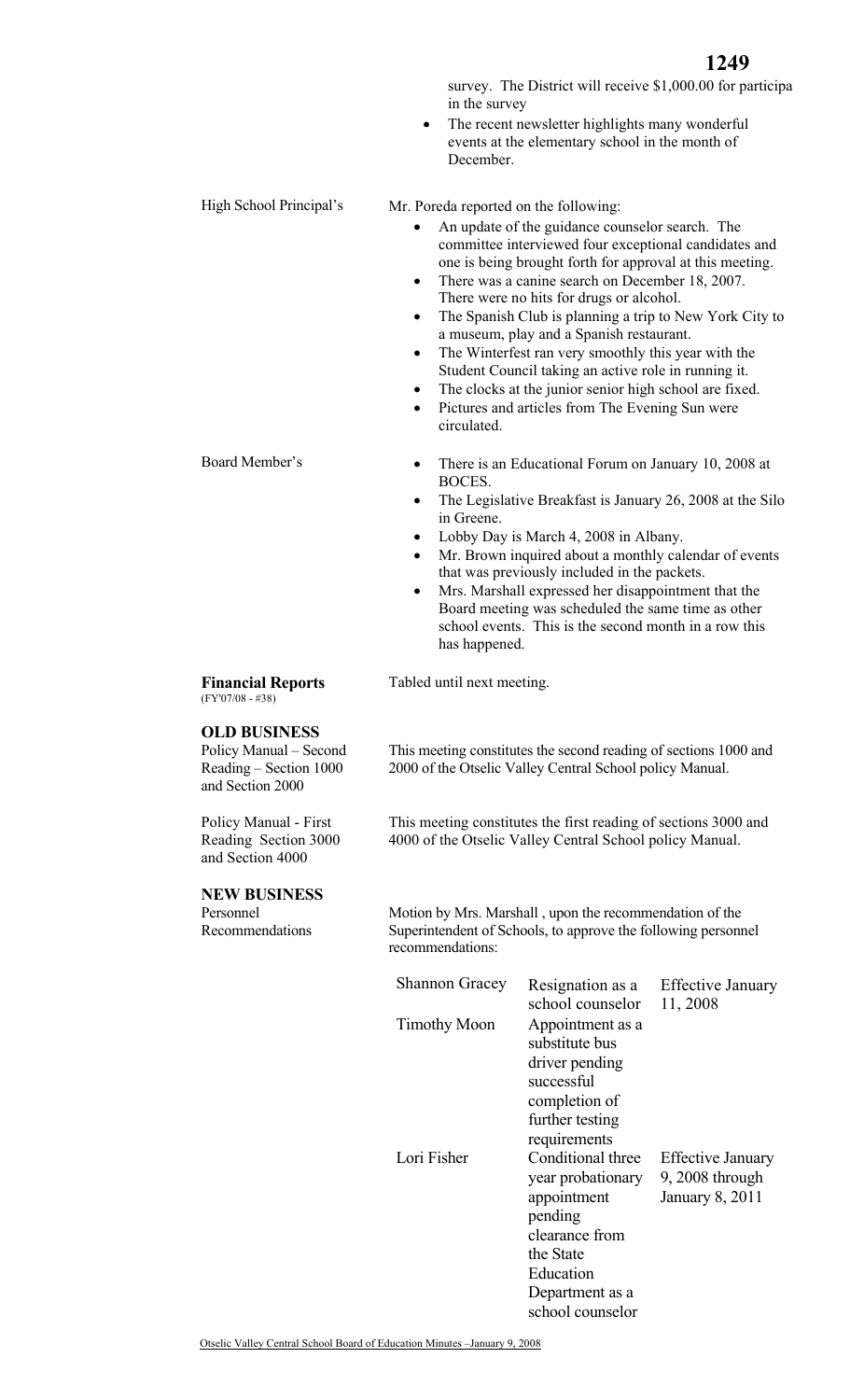|                                            | Julie Hammer<br>Pamela Ross                                                                                                                                                                                                                                                                                                                                                                                                                  | at a pro-rated<br>salary of<br>\$35,457.00 (Step<br>$2M+39$<br>Appointment as a<br>mentor for the<br>remainder of the<br>2007-2008 school<br>year<br>Appointment as a<br>mentor for the<br>remainder of the<br>2007-2008 school<br>year                                                                                                                                                                                        | At a pro-rated<br>stipend of<br>\$750.00<br>At a pro-rated<br>stipend of<br>\$750.00 |  |
|--------------------------------------------|----------------------------------------------------------------------------------------------------------------------------------------------------------------------------------------------------------------------------------------------------------------------------------------------------------------------------------------------------------------------------------------------------------------------------------------------|--------------------------------------------------------------------------------------------------------------------------------------------------------------------------------------------------------------------------------------------------------------------------------------------------------------------------------------------------------------------------------------------------------------------------------|--------------------------------------------------------------------------------------|--|
|                                            | Second by Mrs. Fox.                                                                                                                                                                                                                                                                                                                                                                                                                          |                                                                                                                                                                                                                                                                                                                                                                                                                                |                                                                                      |  |
| Declaration of a<br><b>Surplus Bus</b>     | Motion carried, $3 - 0$ .<br>Marshall.                                                                                                                                                                                                                                                                                                                                                                                                       | Motion by Mr. Brown, upon the recommendation of the<br>Superintendent of Schools, to declare bus number 89 as<br>surplus and to advertise for bids. Second by Mrs.                                                                                                                                                                                                                                                             |                                                                                      |  |
|                                            | Motion carried, 3 - 0.                                                                                                                                                                                                                                                                                                                                                                                                                       |                                                                                                                                                                                                                                                                                                                                                                                                                                |                                                                                      |  |
| <b>BOCES</b> Mutual<br><b>Sharing Plan</b> | resolution:                                                                                                                                                                                                                                                                                                                                                                                                                                  | Mr. Brown, upon the recommendation of the<br>Superintendent of Schools, to adopt the following                                                                                                                                                                                                                                                                                                                                 |                                                                                      |  |
|                                            | WHEREAS, participating Plan depository banks have<br>requested that the Governing Board lower its requirements<br>that cooperative investments be collateralized by a pledge<br>of eligible securities in the aggregate market value of<br>105% of the aggregate amount of cooperative investments<br>to a pledge of eligible securities in the aggregate market<br>value of 102% of the aggregate amount of cooperative<br>investments; and |                                                                                                                                                                                                                                                                                                                                                                                                                                |                                                                                      |  |
|                                            |                                                                                                                                                                                                                                                                                                                                                                                                                                              | WHEREAS, the Governing Board is of the collective<br>opinion and belief that lowering said collateralization<br>requirements as requested by the Plan's depository banks<br>would pose no risk to Plan participants and would enable<br>the Plan's depository banks to better meet the needs and<br>services required by Plan participants; and                                                                                |                                                                                      |  |
|                                            | and only the first line thereof; and                                                                                                                                                                                                                                                                                                                                                                                                         | WHEREAS, said change to the Plan's collateralization<br>requirements can be effected by an amendment to Article<br>XIV, paragraph 1, subparagraph (c), the first line thereof,                                                                                                                                                                                                                                                 |                                                                                      |  |
|                                            |                                                                                                                                                                                                                                                                                                                                                                                                                                              | WHEREAS, Article XX of the Plan provides that the Plan<br>may be amended by the adoption of a resolution by a<br>majority vote of all members of the Governing Board.                                                                                                                                                                                                                                                          |                                                                                      |  |
|                                            |                                                                                                                                                                                                                                                                                                                                                                                                                                              | NOW, THEREFORE, BE IT RESOLVED, as follows:                                                                                                                                                                                                                                                                                                                                                                                    |                                                                                      |  |
|                                            | hereby amended to read as follows:                                                                                                                                                                                                                                                                                                                                                                                                           | <b>ARTICLE XIV, entitled Collateralization of Excess</b><br>Authorized Investments, paragraph 1, subparagraph (c), the<br>first line thereof, and only the first line thereof, of the<br>Amended Mutual Sharing Plan For The Cooperative<br>Investment of Excess Funds as Amended May 7, 2003, is<br>"(c) the Chief Fiscal Custodial Officer shall arrange for,<br>and shall accept a pledge of eligible securities having, in |                                                                                      |  |

the aggregate, a market value at least equal to 102% of the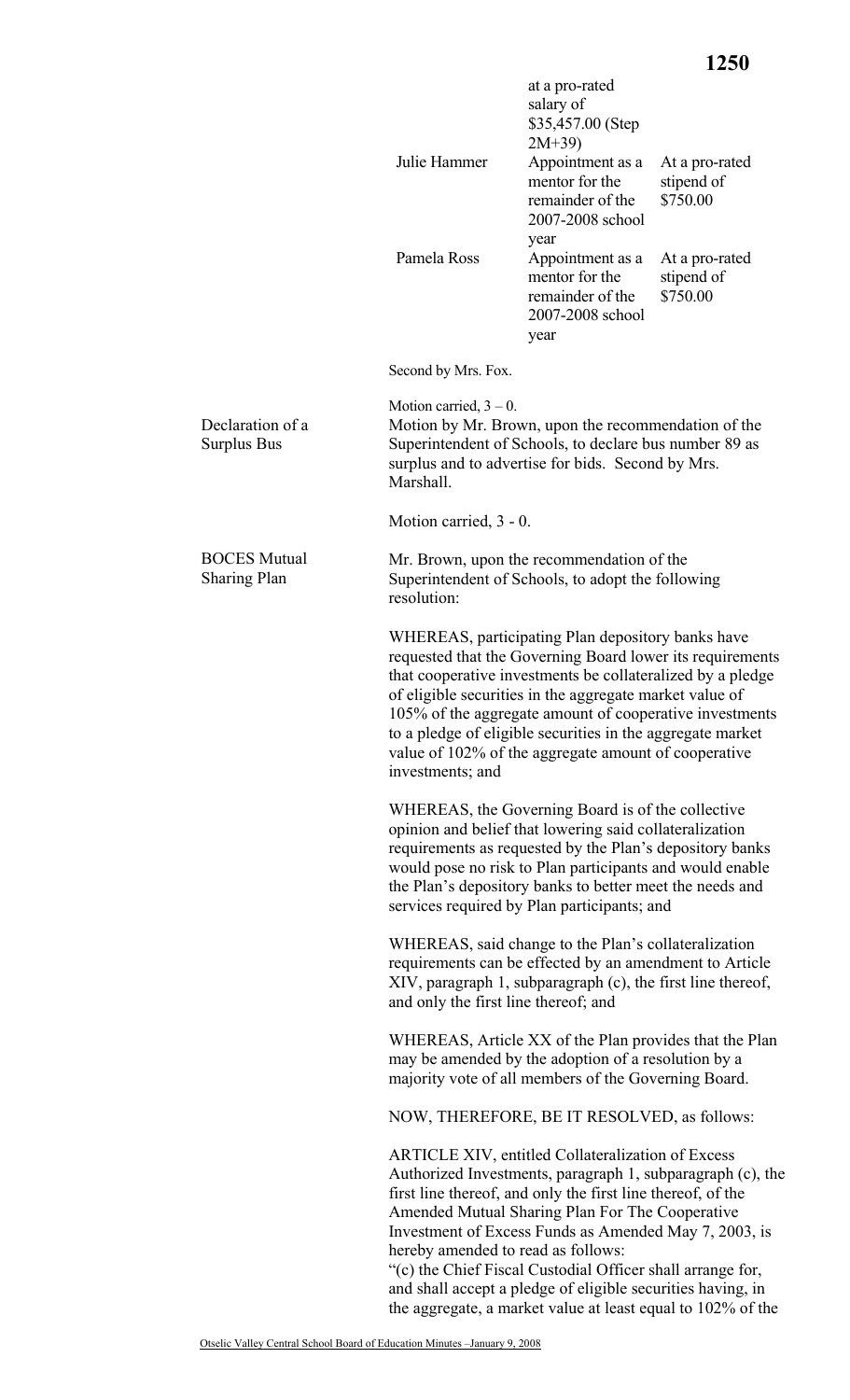|                                                      | aggregate amount of the authorized investments made by<br>the Chief Fiscal Custodial Officer, together with a security<br>agreement from the bank or trust company.";                                                                                                                                                                                                                                                                                                                                  |
|------------------------------------------------------|--------------------------------------------------------------------------------------------------------------------------------------------------------------------------------------------------------------------------------------------------------------------------------------------------------------------------------------------------------------------------------------------------------------------------------------------------------------------------------------------------------|
|                                                      | And BE IT FURTHER RESOLVED that the Chief Fiscal<br>Custodial Officer shall and hereby is authorized to cause<br>all existing security agreements with depository banks and<br>all existing third party custodial bank agreements to be<br>amended to conform to the new collateralization<br>requirements as contained in the foregoing amendment to<br>the Plan;                                                                                                                                     |
|                                                      | And BE IT FURTHER RESOLVED that the aforesaid<br>amendment to the Plan shall be effective immediately and<br>the Chief Fiscal Custodial Officer shall cause to be affixed<br>to the Plan, a complete copy of the said amendment<br>together with a statement thereon as to its effective date.<br>immediately and the Chief Fiscal Custodial Officer shall<br>cause to be affixed to the Plan, a complete copy of the said<br>amendment together with a statement thereon as to its<br>effective date. |
|                                                      | Second by Mrs. Fox.                                                                                                                                                                                                                                                                                                                                                                                                                                                                                    |
|                                                      | Motion carried, 3 - 0.                                                                                                                                                                                                                                                                                                                                                                                                                                                                                 |
| <b>BOCES Unit Cost</b><br>Methodology                | Motion by Mrs. Fox, upon the recommendation of the<br>Superintendent of Schools, to approve the BOCES unit<br>cost methodology. Second by Mrs. Marshall.                                                                                                                                                                                                                                                                                                                                               |
|                                                      | Motion carried, 3 - 0.                                                                                                                                                                                                                                                                                                                                                                                                                                                                                 |
| Committee on<br>Special Education<br>Recommendations | Motion by Mrs. Marshall, to accept the recommendations<br>made by the Committee on Special Education resulting<br>from the meetings of November 5, December 14, 2007,<br>and January 7, 2008.                                                                                                                                                                                                                                                                                                          |
|                                                      | Second by Mrs. Fox.                                                                                                                                                                                                                                                                                                                                                                                                                                                                                    |
|                                                      | Motion carried, 3 - 0.                                                                                                                                                                                                                                                                                                                                                                                                                                                                                 |
| <b>PUBLIC COMMENT</b>                                | Mr. Gale inquired if the enrollment projection survey was open<br>to the public. It is hoped that the finalized copy will be available<br>at the next facilities planning meeting.                                                                                                                                                                                                                                                                                                                     |
| <b>Executive Session</b>                             | Motion by Mr. Brown to enter executive session at 8:28 PM for<br>the purpose of a specific personnel issue, second by Mrs. Fox.<br>Mr. Poreda were asked to join the Board.                                                                                                                                                                                                                                                                                                                            |
|                                                      | Motion carried, 3 - 0.                                                                                                                                                                                                                                                                                                                                                                                                                                                                                 |
|                                                      | Mr. Poreda and Ms. Gallaher were asked to join the Board.                                                                                                                                                                                                                                                                                                                                                                                                                                              |
| Open Session                                         | Motion by Mrs. Fox to resume open session at 9:50 PM, second by<br>Mrs. Marshall.                                                                                                                                                                                                                                                                                                                                                                                                                      |
|                                                      | Motion carried, 3 - 0.                                                                                                                                                                                                                                                                                                                                                                                                                                                                                 |
| <b>ADJOURNMENT</b>                                   | Motion by Mrs. Fox, second by Mrs. Marshall, to adjourn the<br>meeting at 9:50 PM.                                                                                                                                                                                                                                                                                                                                                                                                                     |
|                                                      | Motion carried, $3 - 0$ .                                                                                                                                                                                                                                                                                                                                                                                                                                                                              |
|                                                      | Submitted by,                                                                                                                                                                                                                                                                                                                                                                                                                                                                                          |
|                                                      |                                                                                                                                                                                                                                                                                                                                                                                                                                                                                                        |

Gail Evans Burpee District Clerk